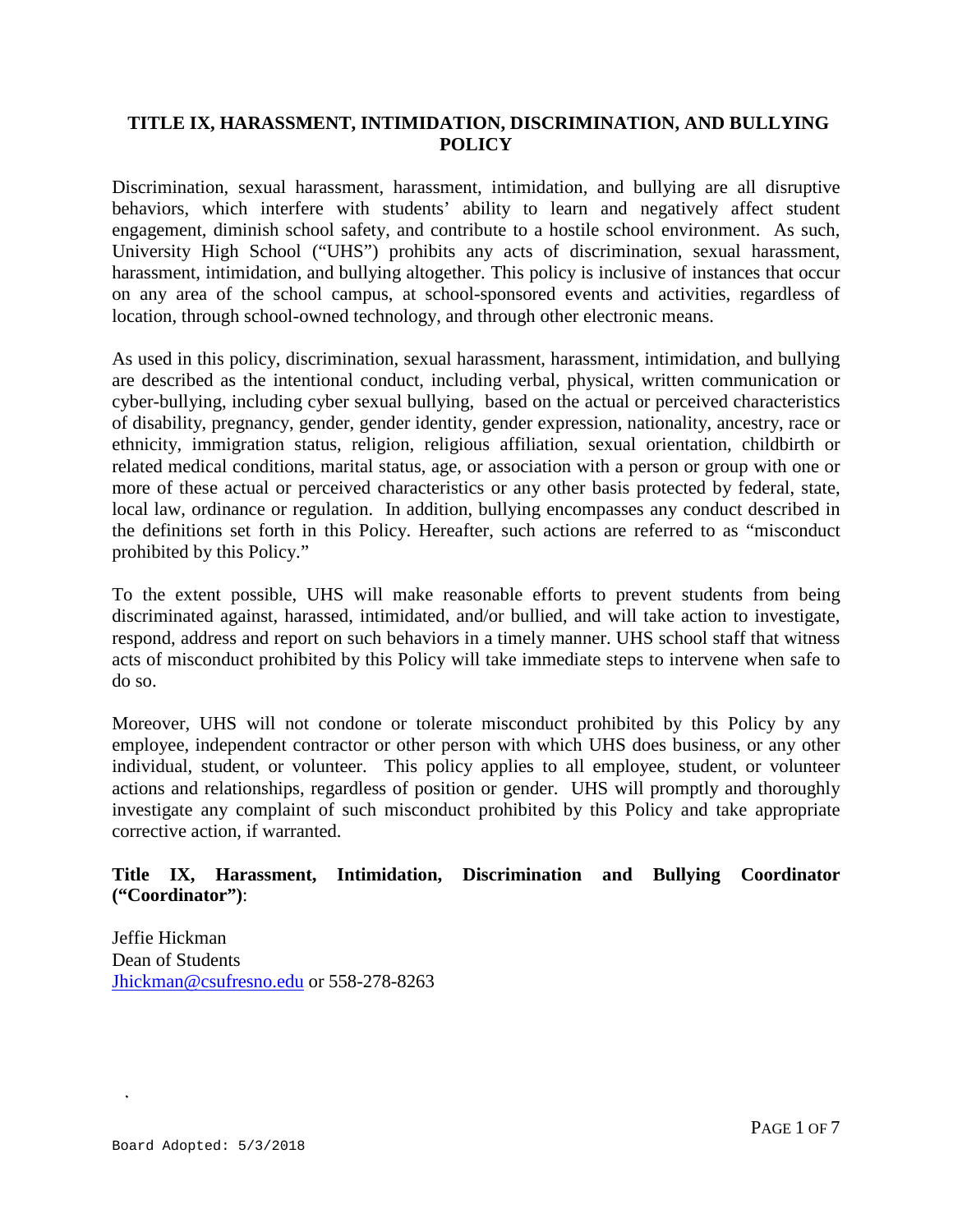# **Definitions**

### **Prohibited Unlawful Harassment**

- Verbal conduct such as epithets, derogatory jokes or comments or slurs
- Physical conduct including assault, unwanted touching, intentionally blocking normal movement or interfering with school because of sex, race or any other protected basis
- Retaliation for reporting or threatening to report harassment
- Deferential or preferential treatment based on any of the protected classes above

### **Prohibited Unlawful Harassment under Title IX**

Title IX (20 U.S.C. § 1681 *et. seq*; 34 C.F.R. § 106.1 *et. seq*) and California state law prohibit harassment on the basis of sex. In accordance with these existing laws, discrimination on the basis of sex in education institutions is prohibited. All persons, regardless of sex, are afforded equal rights and opportunities and freedom from unlawful discrimination in education programs or activities conducted by UHS.

UHS is committed to providing an educational environment free of sexual harassment and considers such harassment to be a major offense, which may result in disciplinary action.

Sexual harassment consists of sexual advances, request for sexual favors and other verbal or physical conduct of a sexual nature when: (a) Submission to the conduct is explicitly or implicitly made a term or a condition of an individual's education, academic status, or progress; (b) submission to, or rejection of, the conduct by the individual is used as the basis of educational or academic decisions affecting the individual; (c) the conduct has the purpose or effect of having a negative impact upon the individual's academic performance, or of creating an intimidating, hostile, or offensive educational environment; and/or (d) submission to, or rejection of, the conduct by the individual is used as the basis for any decision affecting the individual regarding benefits and services, honors, programs, or activities available at or through the educational institution.

It is also unlawful to retaliate in any way against an individual who has articulated a good faith concern about sexual harassment against him/her or against another individual.

Sexual harassment may include, but is not limited to:

- Physical assaults of a sexual nature, such as:
	- o Rape, sexual battery, molestation or attempts to commit these assaults and
	- o Intentional physical conduct that is sexual in nature, such as touching, pinching, patting, grabbing, brushing against another's body, or poking another's body
- Unwanted sexual advances, propositions or other sexual comments, such as:
	- o Sexually oriented gestures, notices, remarks, jokes, or comments about a person's sexuality or sexual experience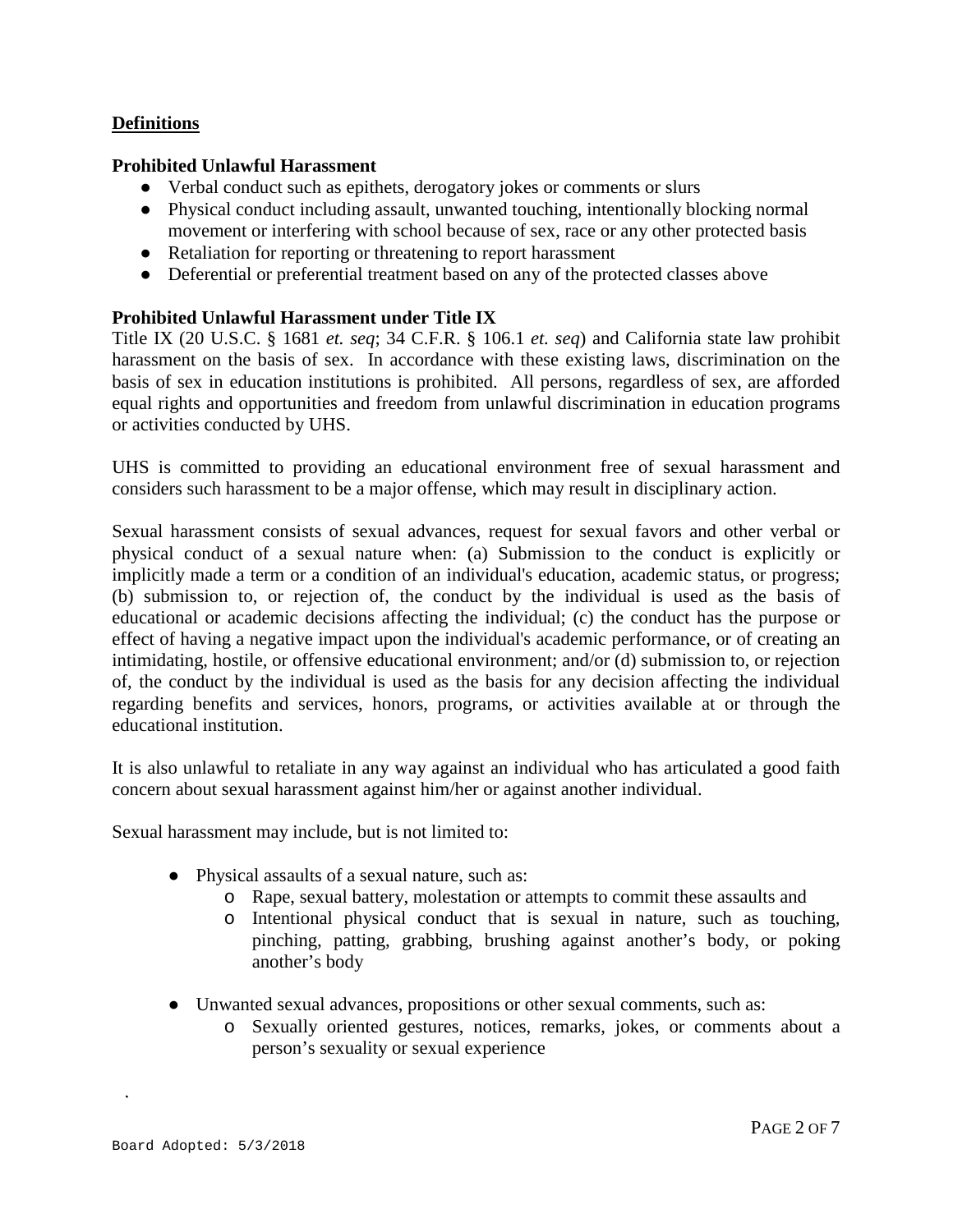- o Preferential treatment or promises of preferential treatment to an individual for submitting to sexual conduct, including soliciting or attempting to solicit any individual to engage in sexual activity for compensation or reward or deferential treatment for rejecting sexual conduct
- o Subjecting or threats of subjecting a student to unwelcome sexual attention or conduct or intentionally making the student's academic performance more difficult because of the student's sex
- Sexual or discriminatory displays or publications anywhere in the educational environment, such as:
	- o Displaying pictures, cartoons, posters, calendars, graffiti, objections, promotional materials, reading materials, or other materials that are sexually suggestive, sexually demeaning or pornographic or bringing or possessing any such material to read, display or view in the educational environment
	- o Reading publicly or otherwise publicizing in the educational environment materials that are in any way sexually revealing, sexually suggestive, sexually demeaning or pornographic, and
	- o Displaying signs or other materials purporting to segregate an individual by sex in an area of the educational environment (other than restrooms or similar rooms)

The illustrations of harassment and sexual harassment above are not to be construed as an allinclusive list of prohibited acts under this Policy.

# **Prohibited Bullying**

**Bullying** is defined as any severe or pervasive physical or verbal act or conduct, including communications made in writing or by means of an electronic act. Bullying includes one or more acts committed by a student group or group of students that may constitute as sexual harassment, hate violence, or creates an intimidating and/or hostile educational environment, directed toward one or more students that has or can be reasonably predicted to have the effect of one or more of the following:

- 1. Placing a reasonable pupil\* or pupils in fear of harm to that pupil's or those pupils' person or property.
- 2. Causing a reasonable pupil to experience a substantially detrimental effect on his or her physical or mental health.
- 3. Causing a reasonable pupil to experience a substantial interference with his or her academic performance.
- 4. Causing a reasonable pupil to experience a substantial interference with his or her ability to participate in or benefit from the services, activities, or privileges provided by UHS.

\* "Reasonable pupil" is defined as a pupil, including, but not limited to, an exceptional needs pupil, who exercises care, skill and judgment in conduct for a person of his or her age, or for a person of his or her age with his or her exceptional needs.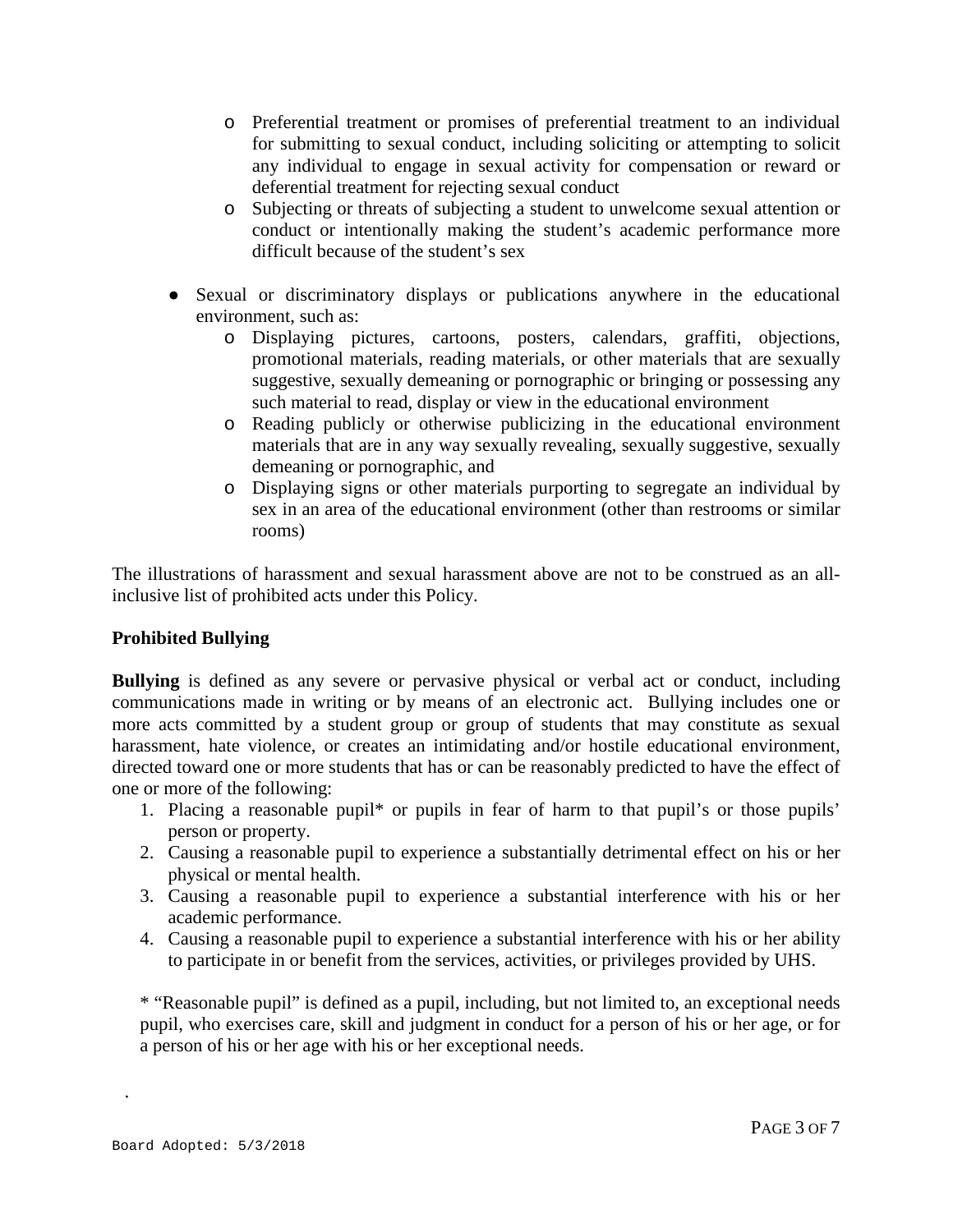**Cyberbullying** is an electronic act that includes the transmission of harassing communication, direct threats, or other harmful texts, sounds, or images on the Internet, social media, or other technologies using a telephone, computer, or any wireless communication device. Cyberbullying also includes breaking into another person's electronic account and assuming that person's identity in order to damage that person's reputation.

**Electronic act** means the creation and transmission originated on or off the school site, by means of an electronic device, including, but not limited to, a telephone, wireless telephone, or other wireless communication device, computer, or pager, of a communication, including, but not limited to, any of the following:

- 1. A message, text, sound, video, or image.
- 2. A post on a social network Internet Web site including, but not limited to:
	- a. Posting to or creating a burn page. A "burn page" means an Internet Web site created for the purpose of having one or more of the effects as listed in the definition of "bullying," above
	- b. Creating a credible impersonation of another actual pupil for the purpose of having one or more of the effects listed in the definition of "bullying," above. "Credible impersonation" means to knowingly and without consent impersonate a pupil for the purpose of bullying the pupil and such that another pupil would reasonably believe, or has reasonably believed, that the pupil was or is the pupil who was impersonated
	- c. Creating a false profile for the purpose of having one or more of the effects listed in the definition of "bullying," above. "False profile" means a profile of a fictitious pupil or a profile using the likeness or attributes of an actual pupil other than the pupil who created the false profile.
- 3. An act of "Cyber sexual bullying" including, but not limited to:
	- a. The dissemination of, or the solicitation or incitement to disseminate, a photograph or other visual recording by a pupil to another pupil or to school personnel by means of an electronic act that has or can be reasonably predicted to have one or more of the effects described in definition of "bullying," above. A photograph or other visual recording, as described above, shall include the depiction of a nude, semi-nude, or sexually explicit photograph or other visual recording of a minor where the minor is identifiable from the photograph, visual recording, or other electronic act.
	- b. "Cyber sexual bullying" does not include a depiction, portrayal, or image that has any serious literary, artistic, educational, political, or scientific value or that involves athletic events or school-sanctioned activities.
- 4. Notwithstanding the definitions of "bullying" and "electronic act" above, an electronic act shall not constitute pervasive conduct solely on the basis that it has been transmitted on the Internet or is currently posted on the Internet

#### **Grievance Procedures**

#### **1. Reporting**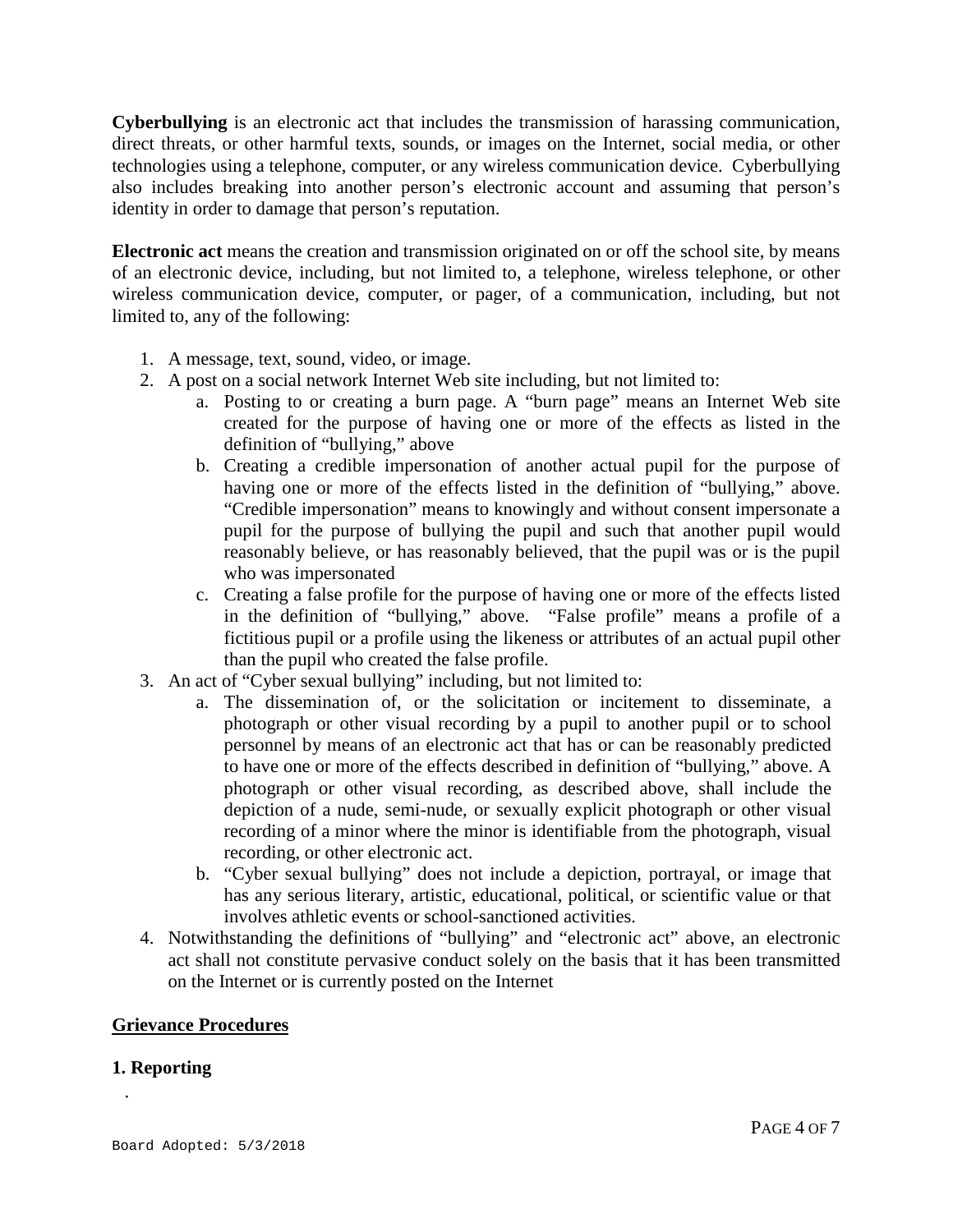All staff are expected to provide appropriate supervision to enforce standards of conduct and, if they observe or become aware of misconduct prohibited by this Policy, to intervene as soon as it is safe to do so, call for assistance, and report such incidents. The Board requires staff to follow the procedures in this policy for reporting alleged acts of misconduct prohibited by this Policy.

Any student who believes they have been subject to misconduct prohibited by this Policy or has witnessed such prohibited misconduct is encouraged to immediately report such misconduct to the Coordinator:

Jeffie Hickman Dean of Students [jhickman@csufresno.edu](mailto:jhickman@csufresno.edu) or 559-278-8263

Complaints regarding such misconduct may also be made to the U.S. Department of Education, Office for Civil Rights.

While submission of a written report is not required, the reporting party is encouraged to submit a written report to the Coordinator. Oral reports shall also be considered official reports. Reports may be made anonymously, but formal disciplinary action cannot be based solely on an anonymous report.

Students are expected to report all incidents of misconduct prohibited by this Policy or other verbal, or physical abuses. Any student who feels she/he is a target of such behavior should immediately contact a teacher, counselor, the Principal, Coordinator, a staff person or a family member so that she/he can get assistance in resolving the issue in a manner that is consistent with this Policy.

UHS acknowledges and respects every individual's right to privacy. All reports shall be investigated in a manner that protects the confidentiality of the parties and the integrity of the process. This includes keeping the identity of the reporter confidential, as appropriate, except to the extent necessary to carry out the investigation and/or to resolve the issue, as determined by the Coordinator or administrative designee on a case-by-case basis.

UHS prohibits any form of retaliation against any reporter in the reporting process, including but not limited to a reporter's filing of a complaint or the reporting of instances of misconduct prohibited by this Policy. Such participation shall not in any way affect the status, grades, or work assignments of the reporter.

All supervisors of staff will receive sexual harassment training within six (6) months of their assumption of a supervisory position and will receive further training once every two (2) years thereafter. All staff will receive sexual harassment training and/or instruction concerning sexual harassment as required by law.

### **2. Investigation**

Upon receipt of a report of misconduct prohibited by this Policy from a student, staff member, parent, volunteer, visitor or affiliate of UHS, the Coordinator or administrative designee will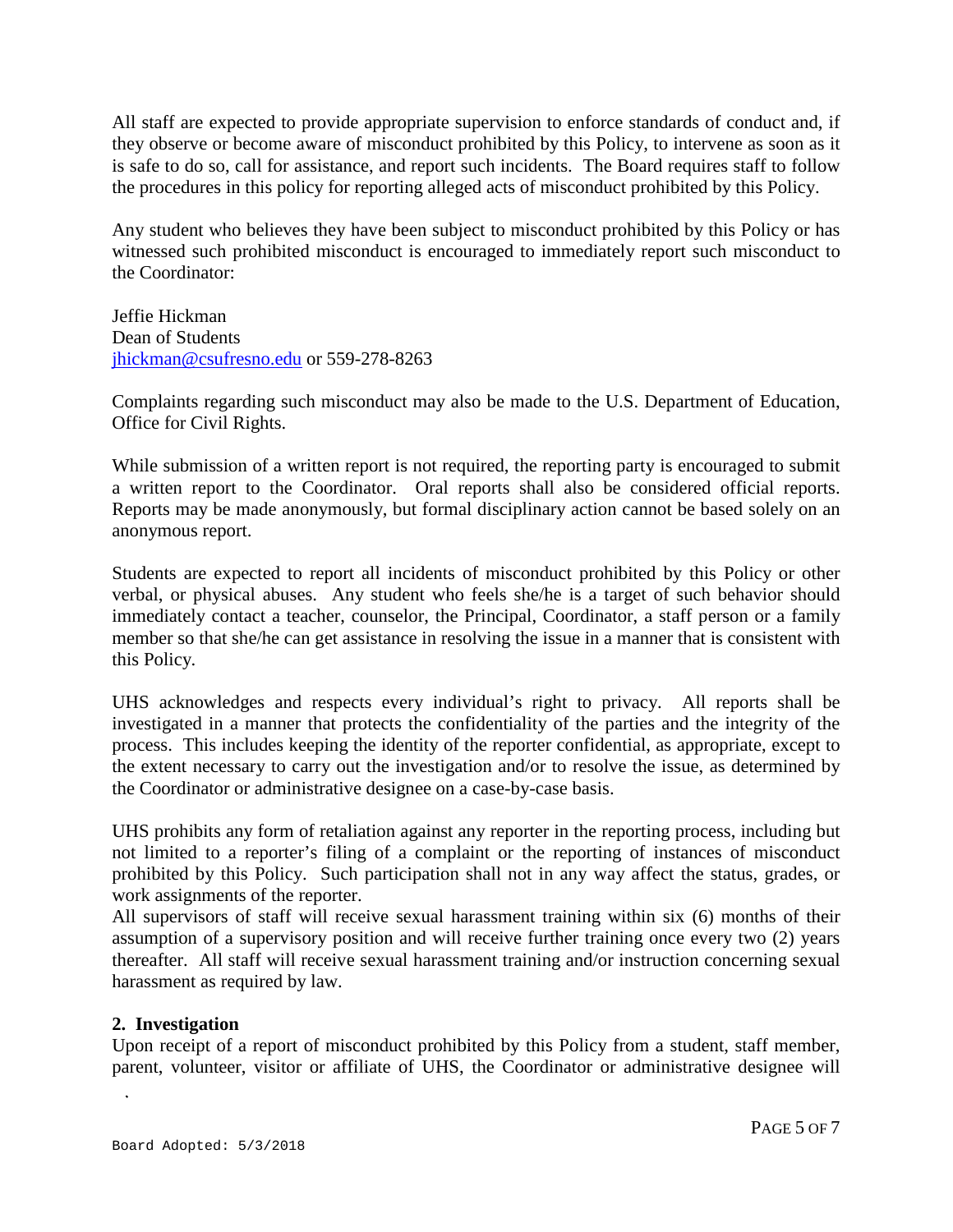promptly initiate an investigation. In most cases, a thorough investigation will take no more than seven (7) school days. If the Coordinator, or administrative designee determines that an investigation will take longer than seven (7) school days, he or she will inform the complainant and any other relevant parties and provide an approximate date when the investigation will be complete.

At the conclusion of the investigation, the Coordinator or administrative designee will meet with the complainant and, to the extent possible with respect to confidentiality laws, provide the complainant with information about the investigation, including any actions necessary to resolve the incident/situation. However, in no case may the Coordinator or administrative designee reveal confidential information related to other students or employees, including the type and extent of discipline issued against such students or employees.

All records related to any investigation of complaints under this Policy are maintained in a secure location.

### **3. Consequences**

Students or employees who engage in misconduct prohibited by this Policy will be subject to disciplinary action.

#### **4. Uniform Complaint Procedures**

When harassment or bullying is based upon one of the protected characteristics set forth in this Policy, a complainant may also fill out a Uniform Complaint Procedures ("UCP") complaint form at any time during the process, consistent with the procedures laid out in this Handbook.

### **5. Right of Appeal**

Should the Complainant find the Coordinator's resolution unsatisfactory, he/she may, within five (5) school days, file an appeal with the Designated Appeals Committee. In such cases, at least three (3) certificated School employees who are unfamiliar with the case and who have been previously designated and trained for this purpose shall be assembled to conduct a confidential review of the Complainant's appeal and render a final decision.

### **UNIVERSITY HIGH SCHOOL**

# **TITLE IX, HARASSMENT, INTIMIDATION, DISCRIMINATION & BULLYING COMPLAINT FORM**

Your Name: \_\_\_\_\_\_\_\_\_\_\_\_\_\_\_\_\_\_\_\_\_\_\_\_\_\_\_\_\_\_\_\_\_\_\_\_\_\_\_\_\_\_\_ Date: \_\_\_\_\_\_\_\_\_\_\_\_\_\_\_\_\_\_\_ Date of Alleged Incident(s):  $\_\_$ 

Name of Person(s) you have a complaint against: \_\_\_\_\_\_\_\_\_\_\_\_\_\_\_\_\_\_\_\_\_\_\_\_\_\_\_\_\_\_\_\_\_\_\_\_\_\_

PAGE 6 OF 7